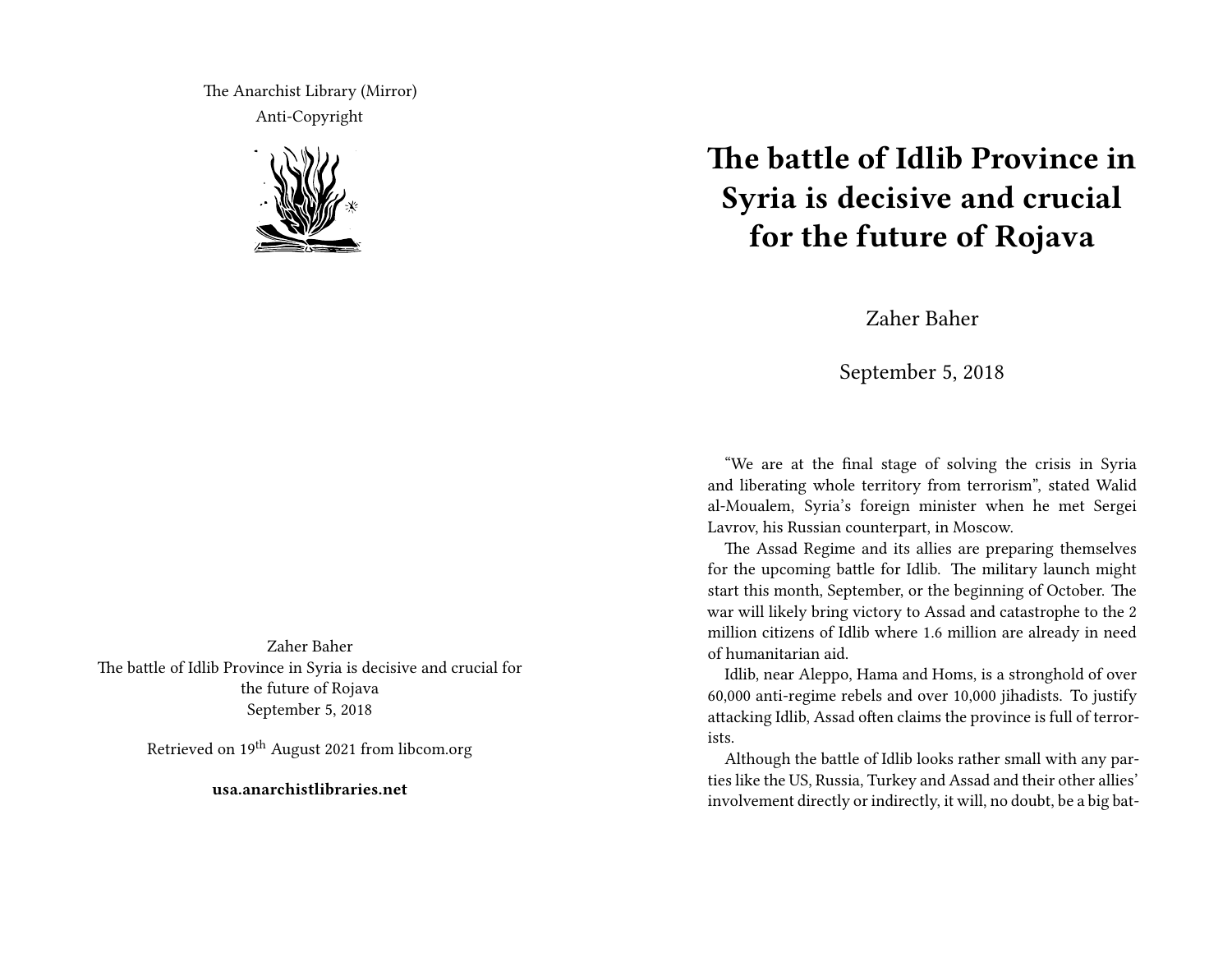tle. Each of these parties has their own stake in Idlib and the region. Assad is trying to control the whole country by defeating opposition rebels and terrorist groups. He also wants an open hand over the Kurdish in Rojava either to suppress or negotiate with them on his own terms and conditions. Turkey, which has supported anti-Assad forces and terrorist groups throughout the war for many reasons, has its own interests too. The US and Russia have been the major powers in the region and are arch enemies. Their intervention and involvement in Syria only serves their own interests economically, politically and financially and protects the power of their friends in the region.

As for Rojava's situation, its future within the Idlib battle scenario is quite complicated. In my opinion, Rojava's position has been weak since Jul 2015 when Erdogan launched a brutal attack on the Kurdistan Workers' Party (PKK) forcing them to become involved in war. On the other hand, the Democratic Union Party (PYD) has been aligned with the US in the war against Islamic State (IS), and has committed many deadly mistakes mentioned in my previous article. Please see the link below:

http://www.anarkismo.net/article/30915?search\_text=Zaher+Baher

The battle of Idlib will happen sooner or later. It will be decisive and crucial for the major powers and their allies in the region and also for Rojava. At the moment, US opposes the attack because it would lead to a "humanitarian catastrophe ". The White House warned on Tuesday 04/09 that the US and its allies would respond "swiftly and appropriately" if Assad used chemical weapons. The question here is why the US and its allies were not concerned about a "humanitarian catastrophe" when Turkey invaded Afrin and massacred hundreds of innocent people? In Idlib,the US is probably concerned with defeating the terrorist groups rather than innocent people because they want the game to last longer to achieve completely what they planned in the first place.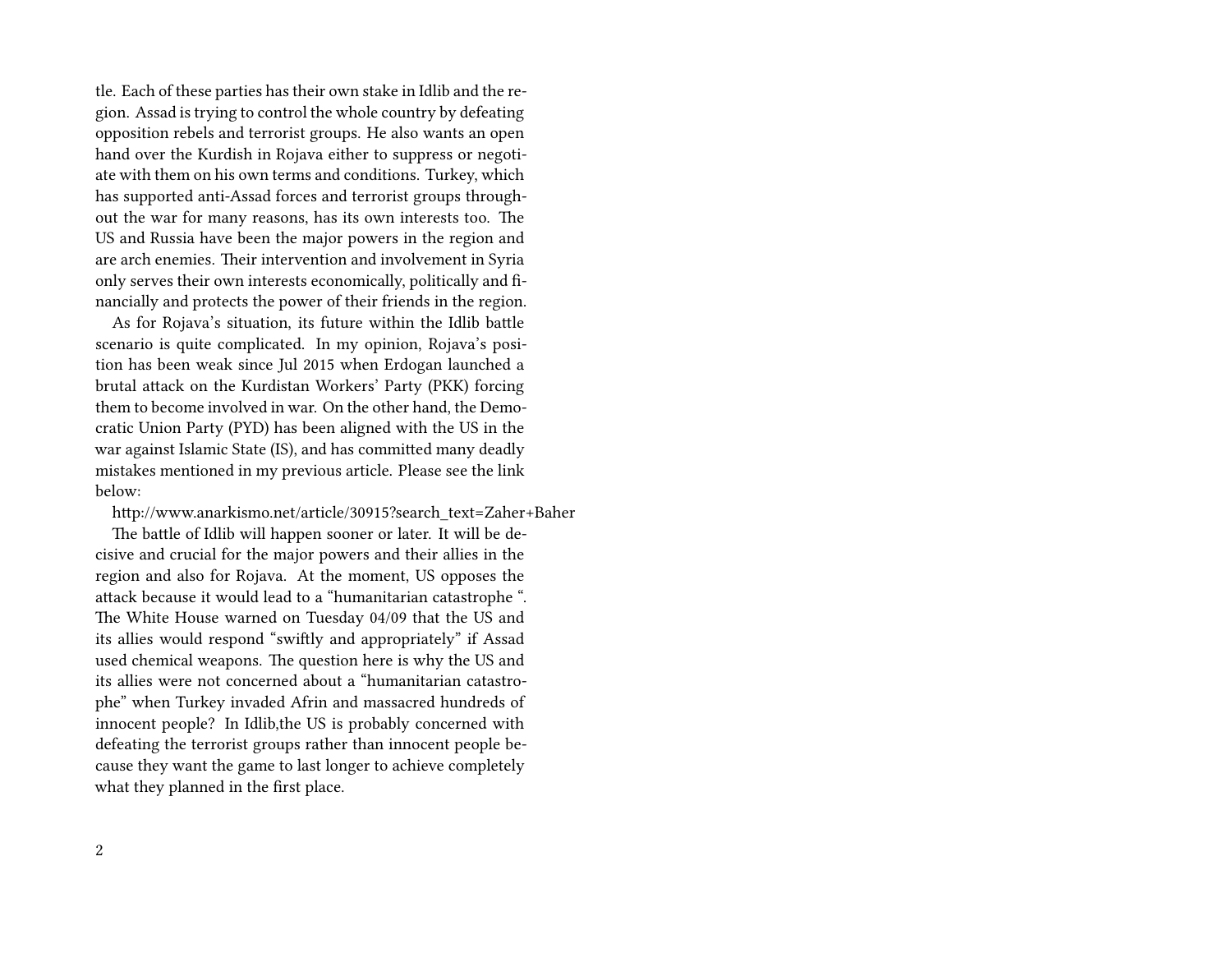Rojava and its self-rule administration and the SDF cannot be ignored during the attack on Idlib and after the battle as well. It cannot be left as it is. The Rojava question and its future must be resolved either way. Rojava is facing many possible scenarios. If Assad prevails in this battle, as commonly predicted, the position of the Kurdish in Rojava will be weaker. Assad will be in a very strong position, securing his hold on power for a while. In this situation, he can impose his terms and conditions on the PYD and SDF while they are in a weak position. There is also the possibility of the SDF joining Assad's forces for the battle of Idlib while the PYD is negotiating with the regime. As we can see, the PYD and SDF are in a very complicated situation. The SDF may join Assad's forces against the rebels; an action which is opposed to US interests. In this circumstances the PYD and SDF might be abandoned by the US which, in the near future, may encourage a Turkish attack on Rojava or, at least, Turkey may try to occupy the towns on its border currently under control of the SDF.

If Assad fails to defeat the rebels in Idlib, it won't be in the interest of Rojava either, because Assad's defeat will also be a Turkish victory who will then be in a better position to attack Rojava as happened to Afrin.

However, whatever the outcome of Idlib's battle, it will be critical for Rojava as its future is tied to the battles between the forces mentioned above. The situation may become so complicated in Rojava that it will become difficult for the Kurdish to maintain their principal aim of Democratic Confederalism.

What keeps Rojava alive is the continuing war with Isis and other terrorist groups and, also, the economic embargo imposed by regional powers. Saying this does not mean that Rojava's movement will collapse. In my opinion, the Kurdish have proved themselves and resolved many questions positively so they cannot be ignored or marginalized by any sides of the major powers and Assad's regime I believe that, in the end, there might be some compromise between the US and